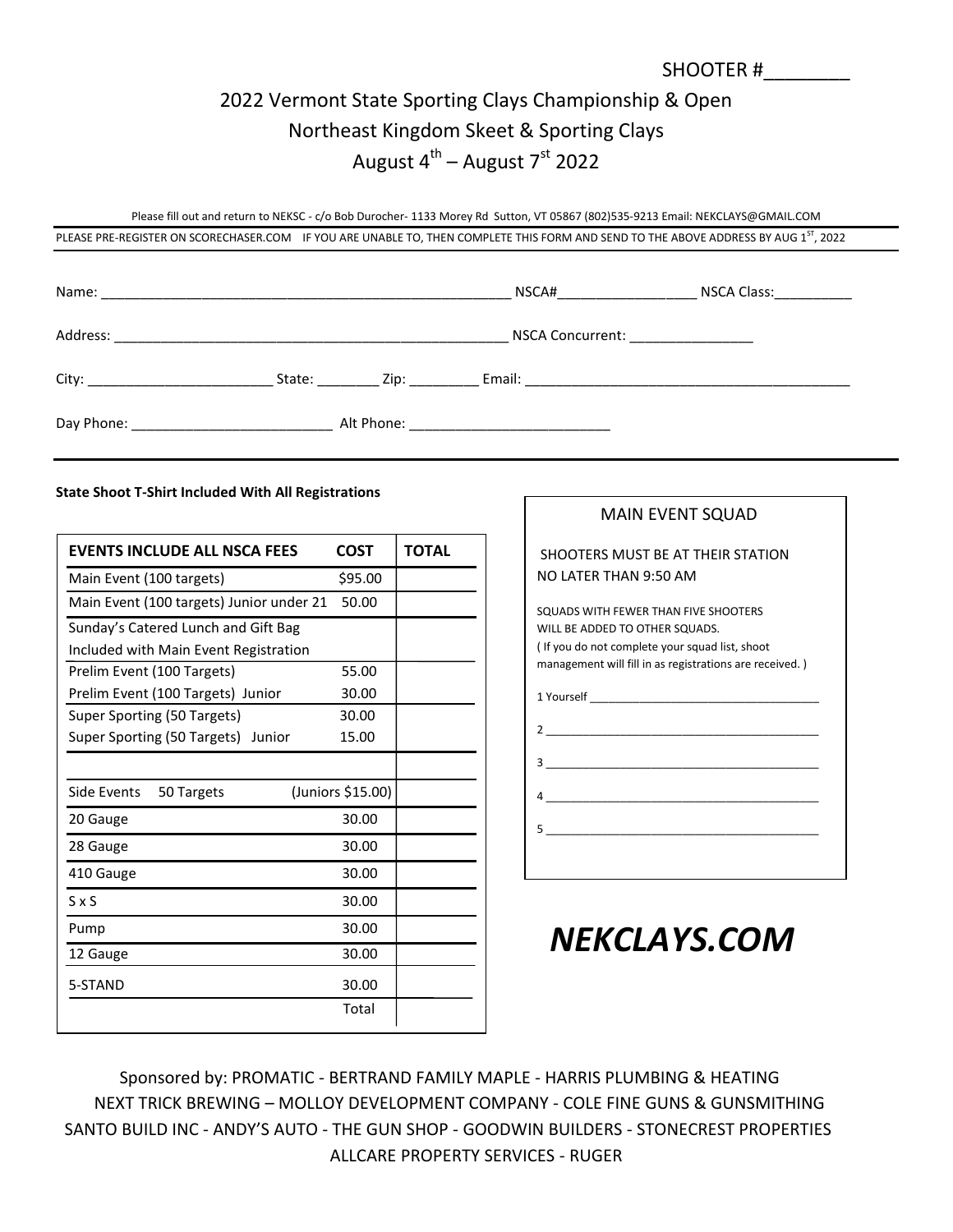### 2022 Vermont State Sporting Clays Championship & Open Northeast Kingdom Skeet & Sporting Clays RELEASE AND ASSUMPTION OF RISK

I hereby expressly assume any and all risk associated with shooting on the Northeast Kingdom Skeet Club, Inc. situate 743 Bugbee Crossing Road Burke, VT.

I know shooting is considered by many to be dangerous, and I hereby assume the risk of any and all injuries I may suffer due to the physical condition of the Northeast Kingdom Skeet Club, the acts or omissions of other shooters who may be on or near the Northeast Kingdom Skeet Club property, whether with or without permission, equipment failure, acts of God and/or for any other reason.

I have been advised that there will be other persons shooting and carrying firearms on the Northeast Kingdom Skeet Club, and I agree to act prudently and carefully to avoid causing them any injury. I certify that I am familiar with the use and operation of the firearm(s) I will be using while on the Northeast Kingdom Skeet Club property and I am familiar with the rules of shooting and firearm safety.

I release the Northeast Kingdom Skeet Club, Inc., its officers, directors, members, and its volunteers of any and all claims for personal injury, wrongful death, and/or property damage which may arise in my favor and which may occur during or as a result of my presence on the Northeast Kingdom Skeet Club Inc. property as referenced above regardless of the cause of any such injury and including those which may be caused by negligence and/or any other cause.

I give this release and assume all the risks attendant thereto in consideration of being allowed to enter into and shoot at the Northeast Kingdom Skeet Club Inc.

This "release and assumption of risk" will be binding on my heirs, executors and assigns.

\_\_\_\_\_\_\_\_\_\_\_\_\_\_\_\_\_\_\_\_\_\_\_\_\_\_\_\_\_\_\_\_\_\_\_\_\_\_\_\_\_\_\_\_ \_\_\_\_\_\_\_\_\_\_\_\_\_\_\_\_\_\_\_\_\_\_\_\_\_\_\_\_\_\_\_

#### **I HAVE READ THE ABOVE DOCUMENT.**

Signature Date

**In accordance with NSCA rules, shoot management may refuse any entry or cause the withdrawal of any entrant who annoys, endangers or interferes in any way with the harmony of the shoot. Management's decisions are final.**

**VISION AND HEARING PROTECTION REQUIRED**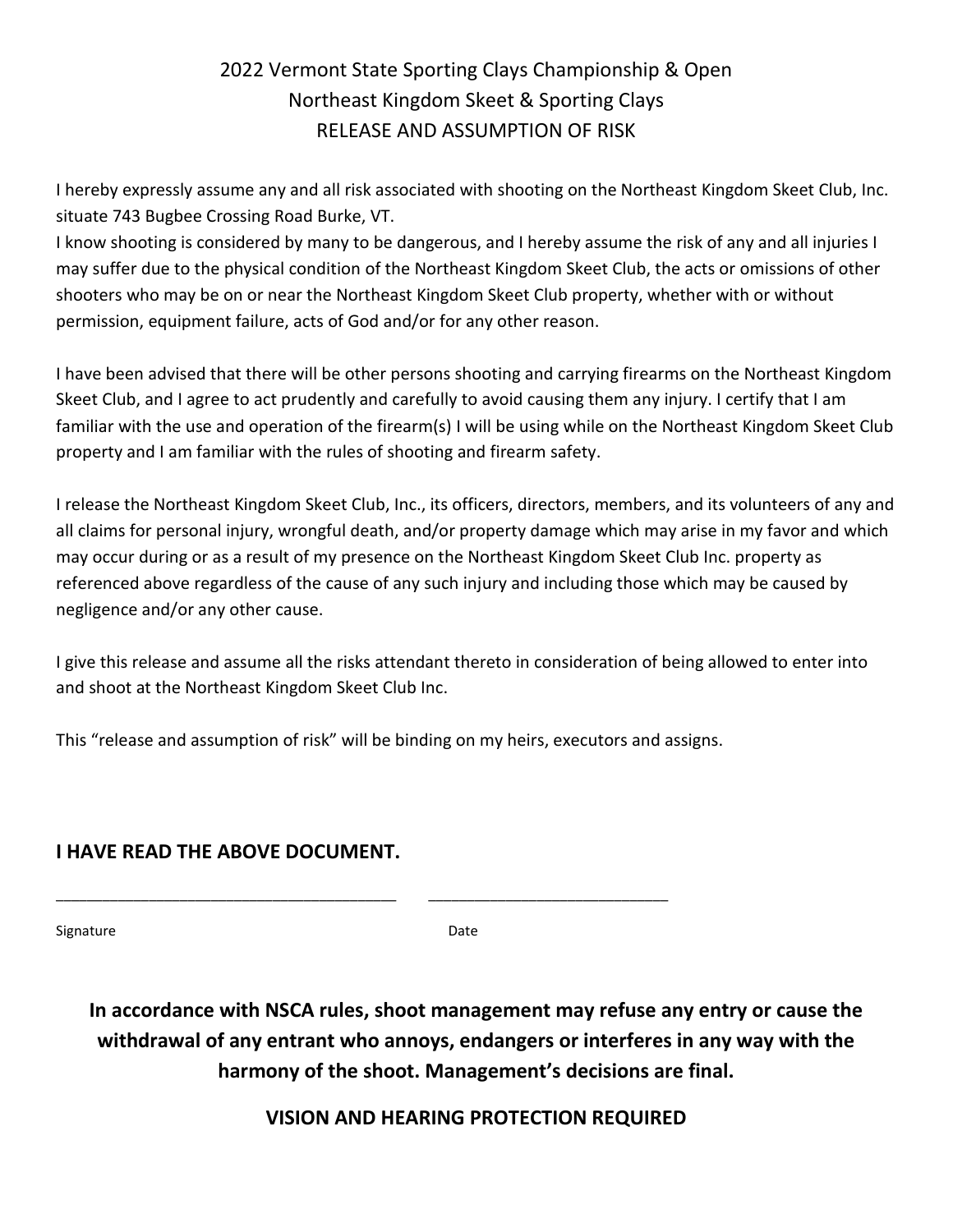Northeast Kingdom Skeet & Sporting Clays Club

743 Bugbee Crossing Rd Burke, VT

# 2022 Vermont State Sporting Clays Shoot

Thursday Aug  $4^{\text{th}}$  & Friday Aug  $5^{\text{th}}$ 

50 Target Sub Gauge Sponsored by Bertrand Family Maple

12 GA – 20 GA – 28 GA - .410 – Pump - SxS

European Start 9:00am – 3:00pm Lunch will be available both days  $11:00$ am  $-1:00$ pm

Thursday Aug  $4^{\text{th}}$  Thru Saturday Aug  $6^{\text{th}}$ 50 Target 5-Stand Sponsored by Next Trick Brewing

All Three Days 1:00pm – 5:00pm

Saturday Aug  $6^{\text{th}}$ 

100 Target Prelim Sponsored by Harris Plumbing & Heating

European Start 9:00am – 11:00am

50 Target Super Sporting Sponsored by Molloy Development Co

European Start 12:00pm – 2:00pm Lunch will be available  $11:00$ am  $-1:00$ pm

Sunday August 1st VT State Main Event Sponsored by Promatic

10:00am Shotgun Start Catered Lunch Included, served at 1:00pm Followed by; Long Bird, NEK Clay Challenge, & Awards Trophies in all Events, Classes & Concurrents

Other Major Sponsors: The Gun Shop – Santo Building –Andy's Auto StoneCrest Properties –Kingdom Campground – Goodwin Builders Cole Fine Guns & Gunsmithing – AllCare Property Services -Ruger